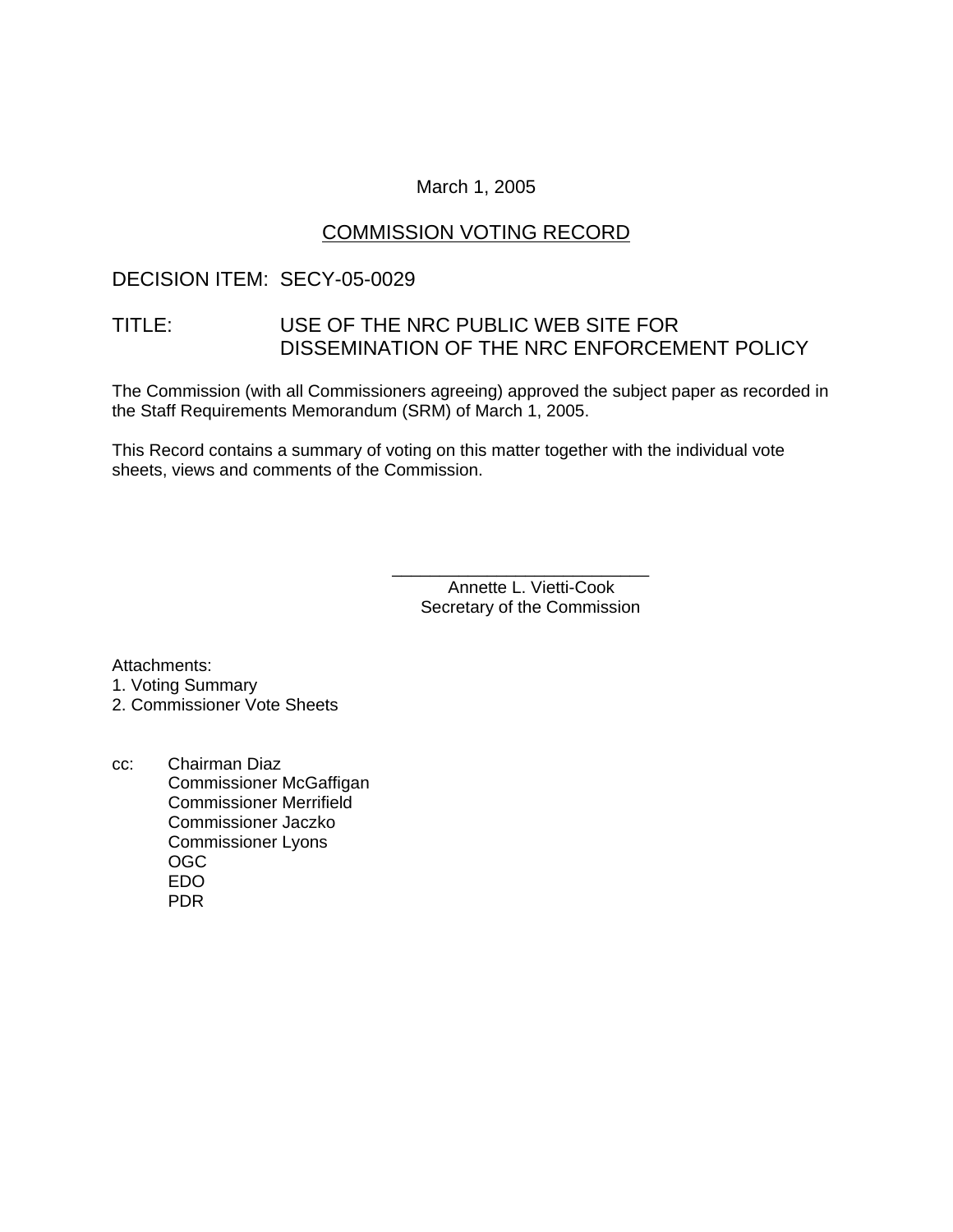# VOTING SUMMARY - SECY-05-0029

# RECORDED VOTES

|                    | NOT<br>APRVD DISAPRVD ABSTAIN PARTICIP COMMENTS |              | DATE    |
|--------------------|-------------------------------------------------|--------------|---------|
| CHRM. DIAZ         | X                                               | X.           | 2/11/05 |
| COMR. McGAFFIGAN X |                                                 |              | 2/10/05 |
| COMR. MERRIFIELD X |                                                 | $\mathsf{X}$ | 2/22/05 |
| COMR. JACZKO       | X                                               | $\mathsf{X}$ | 2/16/05 |
| <b>COMR. LYONS</b> | X                                               | X            | 2/17/05 |

### COMMENT RESOLUTION

In their vote sheets, all Commissioners approved the staff's recommendation and some provided additional comments. Subsequently, the comments of the Commission were incorporated into the guidance to staff as reflected in the SRM issued on March 1, 2005.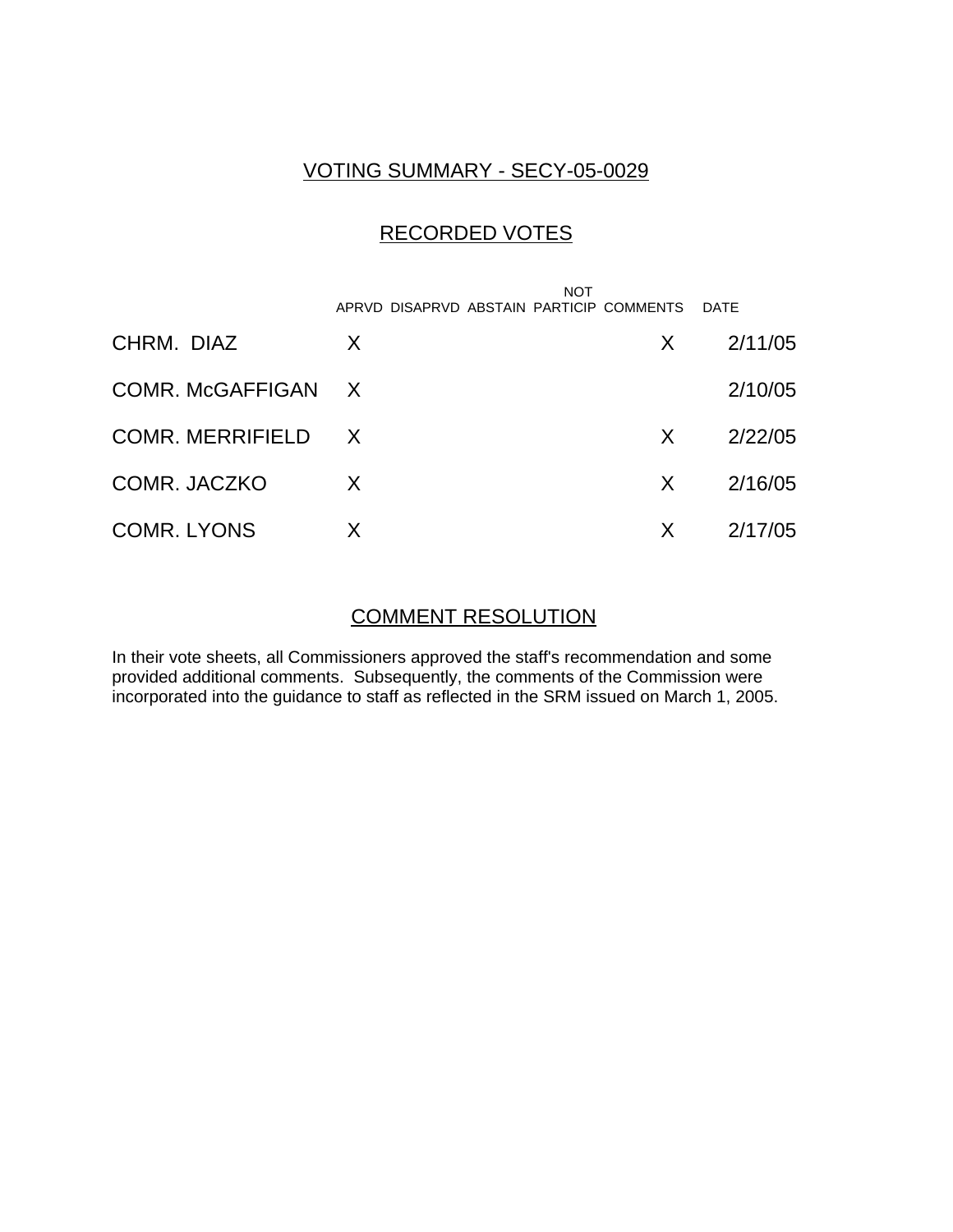#### **Commissioner Comments on SECY-05-0029**

#### Chairman Diaz

I approve the staff's recommendations, in SECY 05-0029, to simplify the title of the NRC's Enforcement Policy from "General Statement of Policy and Procedures for NRC Enforcement Actions - Enforcement Policy," to "NRC Enforcement Policy," and to discontinue publishing the policy, in paper form, as NUREG-1600. Posting the Enforcement Policy on the NRC's public Web site to achieve widespread dissemination is a more effective and efficient approach than the occasional publication of the Enforcement Policy as a NUREG. The staff should continue to make the policy available in ADAMS and publish revisions in the Federal Register.

I approve the staff's recommendation to publish the Federal Register notice for announcing the above changes subject to the attached edits.

#### Commissioner Merrifield

I approve the staff's recommendation to discontinue publication of NUREG-1600, "General Statement of Policy and Procedure for NRC Enforcement Actions - Enforcement Policy," in paper form, as well as the recommendation to simplify the title to "NRC Enforcement Policy." The goal of publishing this document is to inform licensees and members of the public of the criteria and policy considerations the NRC staff uses when making enforcement decisions. I believe that use of the NRC Web site to disseminate the policy statement will be successful in achieving this goal. I commend the staff for identifying an opportunity to improve openness in the NRC's enforcement process and a means to contribute to effective management of agency resources.

I also approve the recommendation to publish the Federal Register notice prepared by the staff announcing these changes subject to the attached edits.

#### Commissioner Jaczko

I approve of the staff's recommendation to publish a *Federal Register* notice announcing the NRC's intent to discontinue publication of NUREG-1600 in paper form and simplifying the title of the policy to "NRC Enforcement Policy." I believe that continuing to publish revisions to the Enforcement Policy in the *Federal Register*, and providing printed copies to licensees and individuals being considered for significant enforcement action who may not have easy access to the web, will ensure the NRC's commitment to openness while also increasing efficiency. The Staff should, additionally, be prepared to provide printed versions of the enforcement policy upon request to any interested stakeholder.

I also approve the *Federal Register* notice prepared by the staff, subject to attached edits, and concur with Commissioner Lyons' comment that if negative public comments are received on this notice, the staff should, again, consult with the Commission.

#### Commissioner Lyons